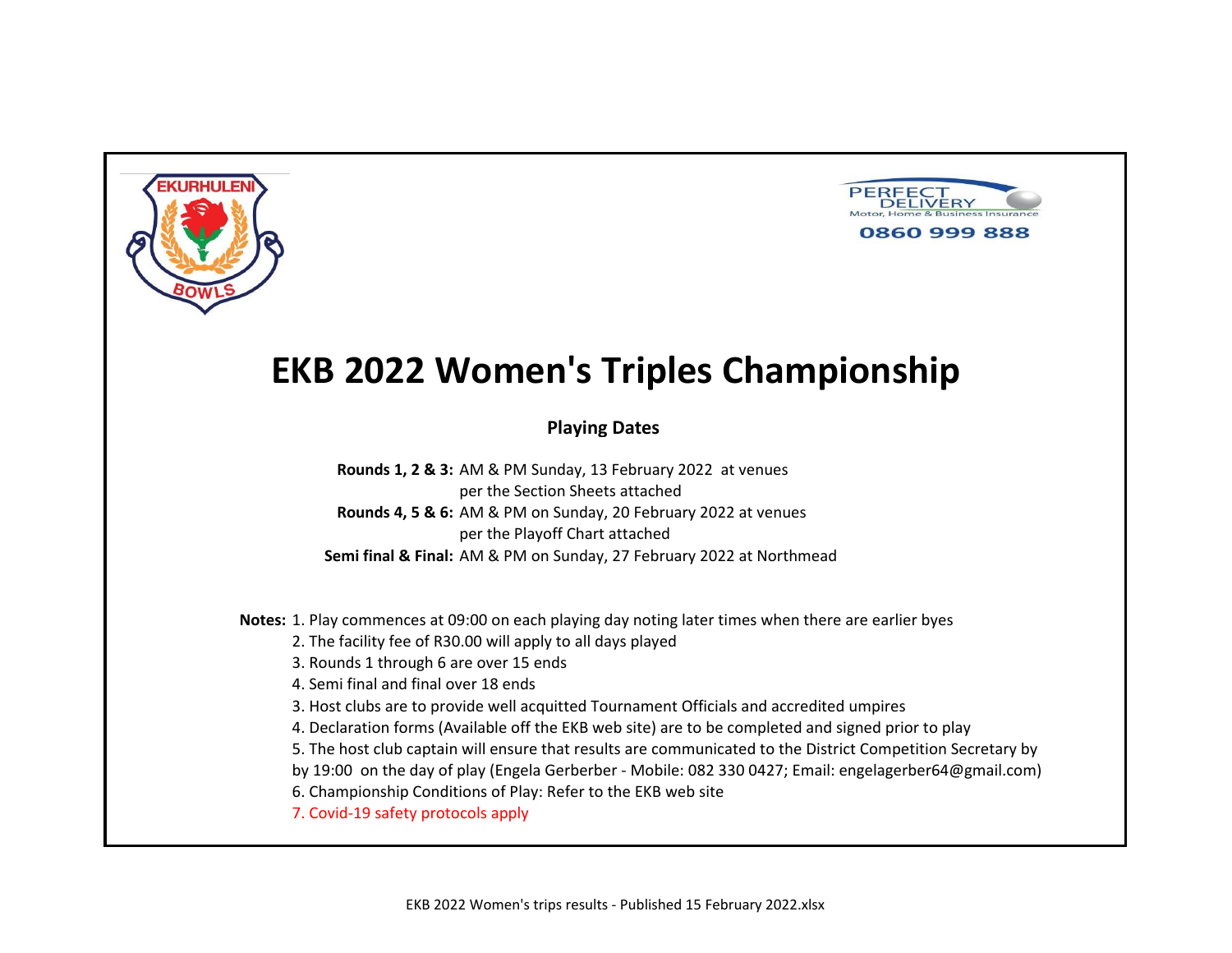



| BOWLS                    | <b>Section: 1</b> |      |                            |         |                |                |      |                    |         |        |                |      |                                       |         |                |                | <b>Venue: Modderfontein</b> |                  |                 |                |
|--------------------------|-------------------|------|----------------------------|---------|----------------|----------------|------|--------------------|---------|--------|----------------|------|---------------------------------------|---------|----------------|----------------|-----------------------------|------------------|-----------------|----------------|
|                          |                   |      | <b>Williams, S (10271)</b> |         |                |                |      | Reed, L (13883)    |         |        |                |      | <b>Galloway, C (59095)</b>            |         |                |                | Richardson, W (11326)       |                  |                 |                |
|                          |                   |      | Hague, C (11482)           |         |                |                |      | Bosman, I (55611)  |         |        |                |      | Leedham, P (68693)                    |         |                |                |                             | Hill, S (45987)  |                 |                |
|                          |                   |      | Wilson, T (70841)          |         |                |                |      | Waters, Z (600954) |         |        |                |      | de Beer, M (61506)                    |         |                |                |                             | Zungu, E (67887) |                 |                |
|                          |                   |      | <b>Brackenhurst</b>        |         |                |                |      | Edenvale           |         |        |                |      | <b>Avion Park</b>                     |         |                |                |                             | <b>Northmead</b> |                 |                |
|                          | 1                 |      | <b>Shots</b>               |         |                | $\overline{2}$ |      | <b>Shots</b>       |         |        | 3              |      | <b>Shots</b>                          |         |                | 4              |                             | <b>Shots</b>     |                 |                |
| Date & times             | Opp.              | Rink | $\overline{\mathsf{P}}$    | Against | Points         | Opp.           | Rink | $\bf \bar{e}$      | Against | Points | Opp.           | Rink | $\overline{\tilde{c}}$                | Against | Points         | Opp.           | Rink                        | $\bf \delta$     | Against         | Points         |
| RD 1: 13 Feb 2022; 09:00 | 2                 |      | 13                         | 17      | 01             |                |      | 17                 | 13      |        | 4              | 61   | 8                                     | 19      | 0              | 3              | 6                           | 19               | 8 <sup>1</sup>  | 2              |
| RD 2: 13 Feb 2022; 11:30 | 3                 | 2    | 16                         | 18      | $\overline{0}$ |                |      | 61                 | 21      | 0      | 1              | 2    | 18                                    | 16      |                | 2              | 5                           | 21               | $6 \mid$        | 2              |
| RD 3: 13 Feb 2022; 14:15 |                   |      | 16                         | 17      | $\overline{0}$ | 3              | 4    | 16 <sup>l</sup>    | 7       |        | $\overline{2}$ |      |                                       | 16      |                | 1 <sup>1</sup> | 3                           | 17               | 16              | $\overline{2}$ |
|                          |                   |      | 45                         | 52      | $\mathbf{0}$   |                |      | 39                 | 41      |        |                |      | 33                                    | 51      | $\overline{2}$ |                |                             | 57               | 30 <sub>l</sub> | 6              |
|                          |                   |      | Shot Diff.                 | $-7$    |                |                |      | Shot Diff.         | -2      |        |                |      | Shot Diff.                            | $-18$   |                |                |                             | Shot Diff.       | 27              |                |
|                          |                   |      | Shot % 0,87                |         |                |                |      | Shot % 0,95        |         |        |                |      | Shot %                                | 0,65    |                |                |                             | Shot % 1,90      |                 |                |
|                          |                   |      |                            |         |                |                |      |                    |         |        |                |      | Section winner: Richardson, W (11326) |         |                |                |                             |                  |                 |                |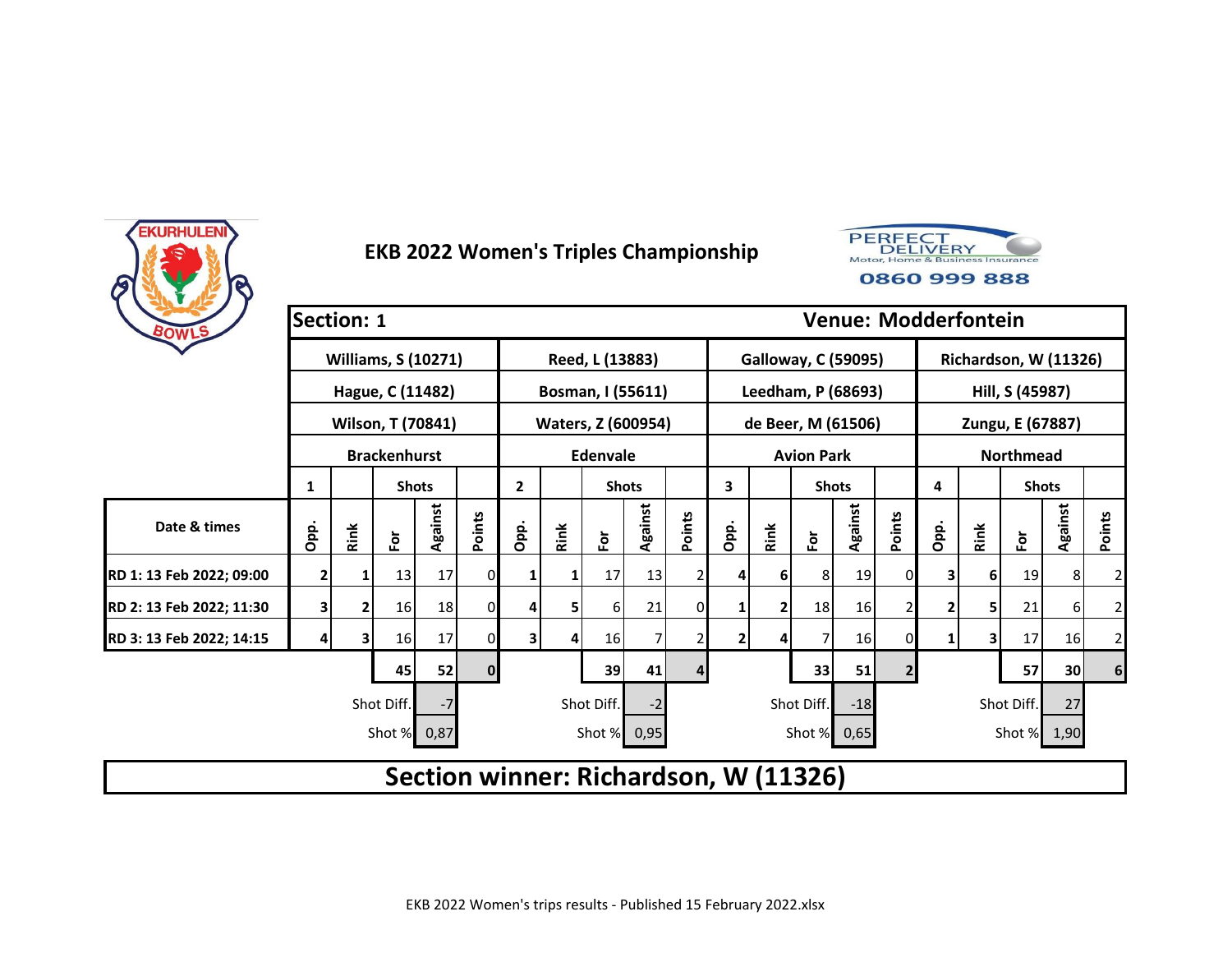



| BOWLS                    | <b>Section: 2</b> |      |                           |         |        |                                    |          |                       |         |        |              |      |                           | <b>Venue: Modderfontein</b> |        |      |      |                   |                      |        |
|--------------------------|-------------------|------|---------------------------|---------|--------|------------------------------------|----------|-----------------------|---------|--------|--------------|------|---------------------------|-----------------------------|--------|------|------|-------------------|----------------------|--------|
|                          |                   |      | <b>Barnard, M (10588)</b> |         |        |                                    |          | Gerber, E (9526)      |         |        |              |      | Rudolph, M (56455)        |                             |        |      |      | Ward, C (62103)   |                      |        |
|                          |                   |      | Uys, E (66644)            |         |        |                                    |          | Boyer, V (51376)      |         |        |              |      | <b>Birbeck, P (11535)</b> |                             |        |      |      |                   | Griffiths, J (43979) |        |
|                          |                   |      | Povey, O (70103)          |         |        |                                    |          | van Biljon, C (57402) |         |        |              |      | Cock, B (45080)           |                             |        |      |      | Jacobs, A (64678) |                      |        |
|                          |                   |      | <b>Delville Germiston</b> |         |        |                                    |          | <b>Alberton</b>       |         |        |              |      | <b>Springs Town</b>       |                             |        |      |      | <b>Boksburg</b>   |                      |        |
|                          | 1                 |      | <b>Shots</b>              |         |        | $\overline{2}$                     |          | <b>Shots</b>          |         |        | 3            |      | <b>Shots</b>              |                             |        | 4    |      | <b>Shots</b>      |                      |        |
| Date & times             | Opp.              | Rink | Ēδ                        | Against | Points | Opp.                               | Rink     | $\bf \bar{e}$         | Against | Points | Opp.         | Rink | $\overline{\mathbf{e}}$   | Against                     | Points | Opp. | Rink | For               | Against              | Points |
| RD 1: 13 Feb 2022; 09:00 |                   |      | 20                        | 9       |        |                                    |          | 9                     | 20      | 0      | 4            | 5    | 20                        | 12                          | 2      | 31   | 5    | 12                | 20                   | 0      |
| RD 2: 13 Feb 2022; 11:30 | 3                 | 3    | 13                        | 17      | 0      | Δ                                  | 4        | 14                    | 8       |        |              | 3    | 17                        | 13                          | 2      | 2    |      | 8 <sub>l</sub>    | 14                   | 0      |
| RD 3: 13 Feb 2022; 14:15 | 4                 |      | 19                        | 4       |        | 3                                  | <b>6</b> | 15                    | 13      |        | $\mathbf{2}$ | 6    | 13                        | 15                          | 0      | 1    |      | $\overline{4}$    | 19                   | 0      |
|                          |                   |      | 52                        | 30      | 4      |                                    |          | 38                    | 41      | 4      |              |      | 50                        | 40                          | 4      |      |      | 24                | 53                   | 0      |
|                          |                   |      | Shot Diff.                | 22      |        |                                    |          | Shot Diff.            | $-3$    |        |              |      | Shot Diff.                | 10                          |        |      |      | Shot Diff.        | $-29$                |        |
|                          |                   |      | Shot % 1,73               |         |        |                                    |          | Shot %                | 0,93    |        |              |      | Shot % 1,25               |                             |        |      |      | Shot % 0,45       |                      |        |
|                          |                   |      |                           |         |        | Section winner: Barnard, M (10588) |          |                       |         |        |              |      |                           |                             |        |      |      |                   |                      |        |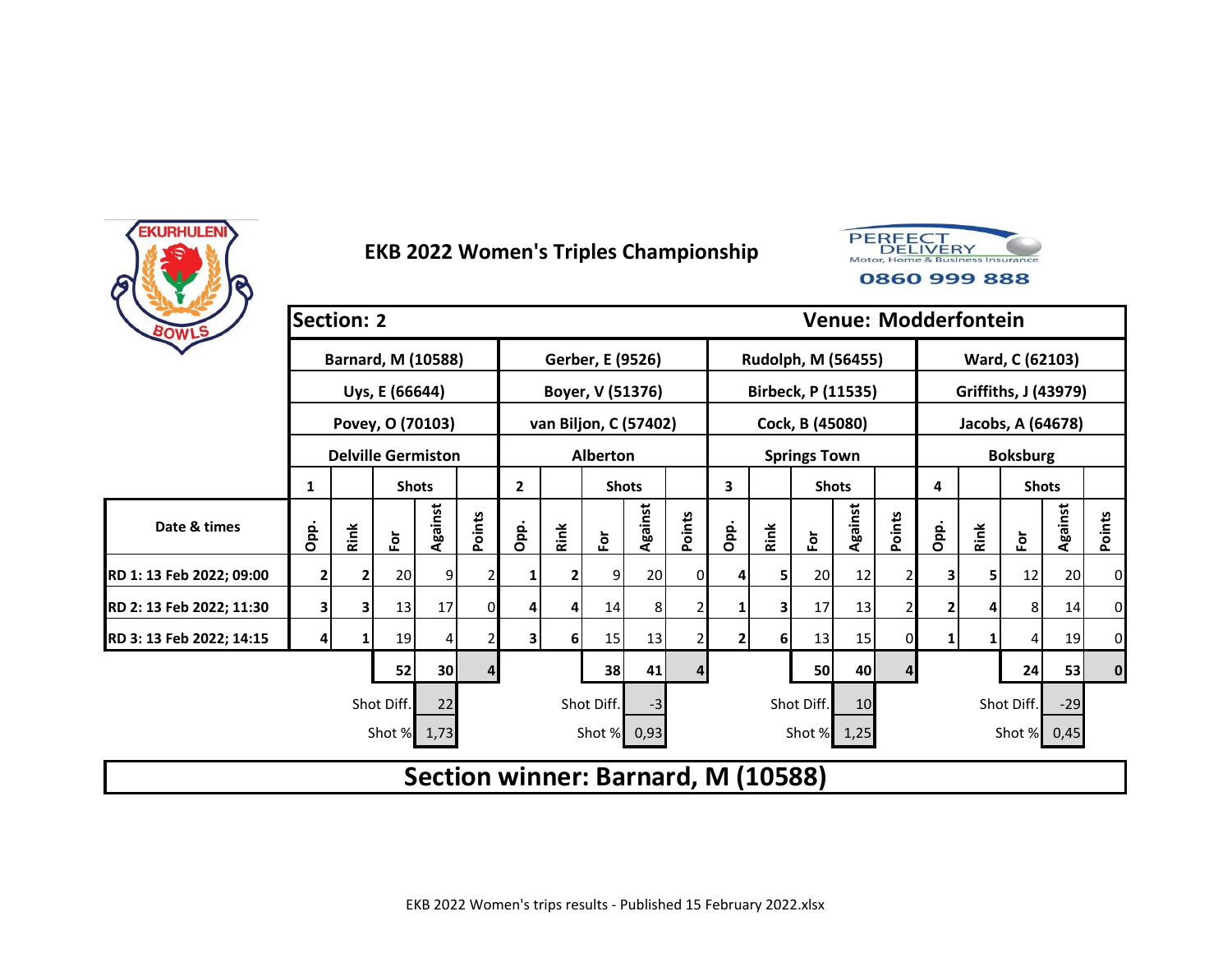



| BOWLS                    | <b>Section: 3</b>                                     |      |                          |         |              |              |      |                                    |         |        |      |      |                    |         |        |             | <b>Venue: Modderfontein</b> |                            |         |           |
|--------------------------|-------------------------------------------------------|------|--------------------------|---------|--------------|--------------|------|------------------------------------|---------|--------|------|------|--------------------|---------|--------|-------------|-----------------------------|----------------------------|---------|-----------|
|                          |                                                       |      | <b>Rheeder, M (9785)</b> |         |              |              |      | <b>McKinnon, L (7277)</b>          |         |        |      |      | Loots, B (10645)   |         |        |             |                             | <b>Clinton, M (10085)</b>  |         |           |
|                          |                                                       |      | Pretorius, N (11322)     |         |              |              |      | <b>Maguire, O (7274)</b>           |         |        |      |      | Waldick, H (37337) |         |        |             |                             | <b>Newton, C (61310)</b>   |         |           |
|                          |                                                       |      | Beech, G (9671)          |         |              |              |      | Leenaerts, F (8779)                |         |        |      |      | Sloane, A (34699)  |         |        |             |                             | <b>Muntingh, L (66063)</b> |         |           |
|                          |                                                       |      | <b>Kempton Park</b>      |         |              |              |      | <b>Reading</b>                     |         |        |      |      | <b>Boksburg</b>    |         |        |             |                             | <b>Benoni CC</b>           |         |           |
|                          | 1                                                     |      | <b>Shots</b>             |         |              | $\mathbf{2}$ |      | <b>Shots</b>                       |         |        | 3    |      | <b>Shots</b>       |         |        | 4           |                             | <b>Shots</b>               |         |           |
| Date & times             | Opp.                                                  | Rink | $\bar{\mathsf{P}}$       | Against | Points       | Opp.         | Rink | For                                | Against | Points | Opp. | Rink | Ĕōr                | Against | Points | Opp.        | Rink                        | $\bf \bar{e}$              | Against | Points    |
| RD 1: 13 Feb 2022; 09:00 | $\overline{2}$                                        |      | 11                       | 22      | 0            |              |      | 22                                 | 11      |        | 4    | 4    | 13                 | 10      |        | 3           | 4                           | 10 <sub>1</sub>            | 13      | $\pmb{0}$ |
| RD 2: 13 Feb 2022; 11:30 | 3                                                     |      | 6                        | 13      | 0            | 4            | 6    | 19                                 | 5       |        | 1    | 1    | 13                 | 6       |        |             | 6                           | 5                          | 19      | 0         |
| RD 3: 13 Feb 2022; 14:15 |                                                       |      |                          |         | 0            | 3            |      | 21                                 | 12      |        | 2    | 5    | 12                 | 21      |        | $\mathbf 1$ | 2                           | $\overline{0}$             | 0       | 0         |
|                          |                                                       |      | 17                       | 35      | $\mathbf{0}$ |              |      | 62                                 | 28      | 6      |      |      | 38                 | 37      |        |             |                             | 15                         | 32      | $\pmb{0}$ |
|                          | Shot Diff.<br>Shot Diff.<br>Shot Diff.<br>$-18$<br>34 |      |                          |         |              |              |      |                                    |         |        |      |      |                    |         |        |             |                             | Shot Diff.                 | $-17$   |           |
|                          |                                                       |      | Shot %                   | 0,49    |              |              |      | Shot % 2,21                        |         |        |      |      | Shot % 1,03        |         |        |             |                             | Shot % 0,47                |         |           |
|                          |                                                       |      |                          |         |              |              |      | Section winner: McKinnon, L (7277) |         |        |      |      |                    |         |        |             |                             |                            |         |           |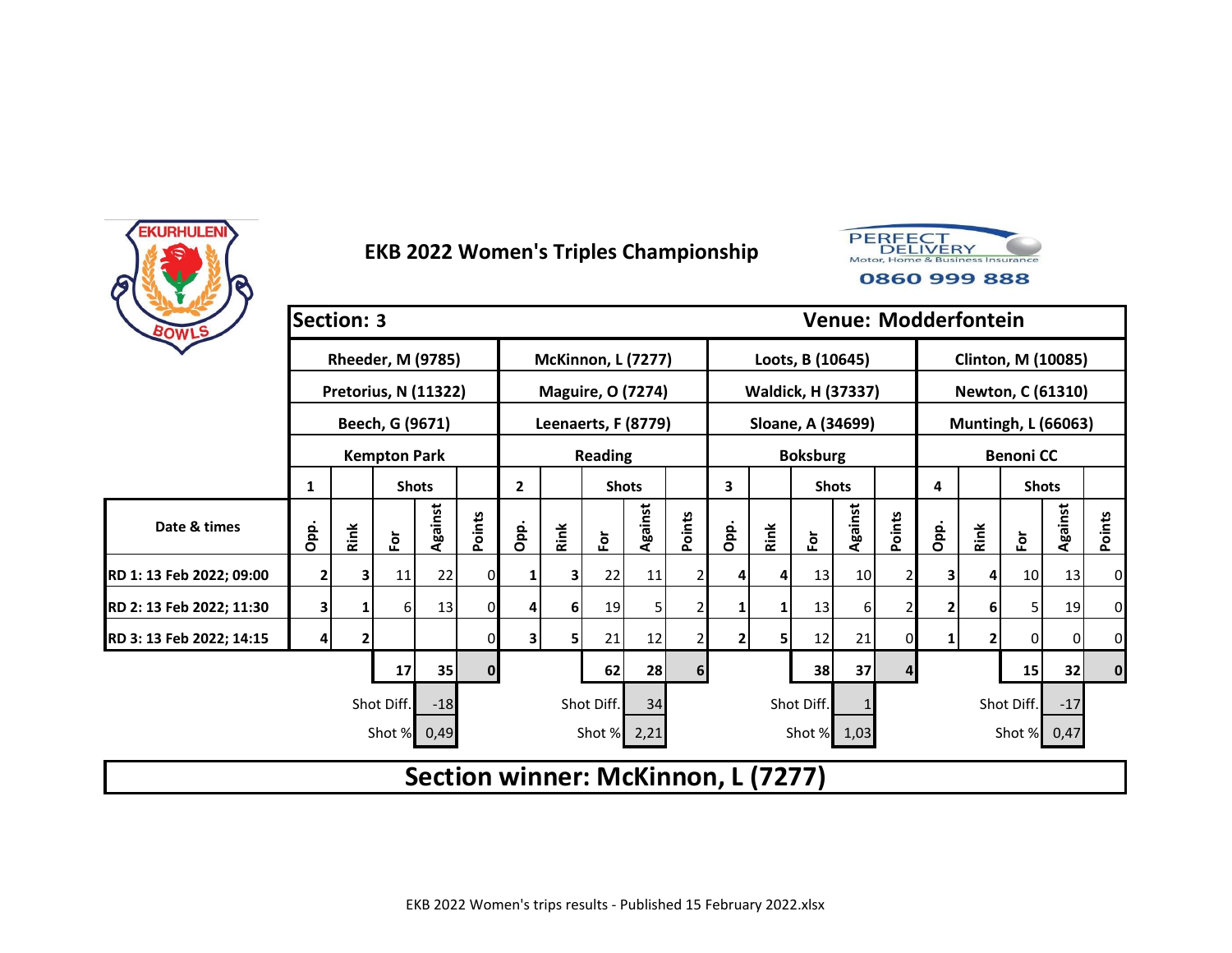



| BOWLS                    | <b>Section: 4</b> |      |                    |         |              |                |      |                           |         |        |                |                |                                         |         |        |      | <b>Venue: Kempton Park</b> |                            |         |                |
|--------------------------|-------------------|------|--------------------|---------|--------------|----------------|------|---------------------------|---------|--------|----------------|----------------|-----------------------------------------|---------|--------|------|----------------------------|----------------------------|---------|----------------|
|                          |                   |      | Graham, G (10043)  |         |              |                |      | Shaw, A (10241)           |         |        |                |                | <b>Buncombe, S (10719)</b>              |         |        |      |                            | van Kuijeren, K (17372)    |         |                |
|                          |                   |      | Vickery, S (64438) |         |              |                |      | <b>Hopkins, D (70418)</b> |         |        |                |                | Michau, B (47767)                       |         |        |      |                            | Bouwer-Bosch, B (60421)    |         |                |
|                          |                   |      | Sansom, N (65415)  |         |              |                |      | Botha, I (55327)          |         |        |                |                | Hollingsworth, C (60929)                |         |        |      |                            | <b>Hamilton, S (56682)</b> |         |                |
|                          |                   |      | <b>Atlas</b>       |         |              |                |      | <b>Brackenhurst</b>       |         |        |                |                | Edenvale                                |         |        |      |                            | <b>Delville Germiston</b>  |         |                |
|                          | 1                 |      | <b>Shots</b>       |         |              | $\overline{2}$ |      | <b>Shots</b>              |         |        | 3              |                | <b>Shots</b>                            |         |        | 4    |                            | <b>Shots</b>               |         |                |
| Date & times             | Opp.              | Rink | $\bar{\mathsf{P}}$ | Against | Points       | Opp.           | Rink | $\overline{\tilde{e}}$    | Against | Points | Opp.           | Rink           | $\bf \bar{e}$                           | Against | Points | Opp. | Rink                       | Ē٥                         | Against | Points         |
| RD 1: 13 Feb 2022; 09:00 | 2                 |      | 14                 | 17      | 0            |                |      | 17                        | 14      |        | 4              | 6 <sup>1</sup> | 18                                      | 12      |        | 3    | 6                          | 12                         | 18      | 0              |
| RD 2: 13 Feb 2022; 11:30 | 3                 |      | 8                  | 19      | 0            |                | 5    | 10 <sub>l</sub>           | 17      | 0      | 1              |                | 19                                      | 8       |        | 2    | 5                          | 17                         | 10      | 2              |
| RD 3: 13 Feb 2022; 14:15 |                   |      | 6                  | 25      | 0            | 3              |      | 19                        | 14      |        | $\overline{2}$ |                | 14                                      | 19      |        | 1    | 3                          | 25                         | 6       | $\overline{2}$ |
|                          |                   |      | 28                 | 61      | $\mathbf{0}$ |                |      | 46                        | 45      | 4      |                |                | 51                                      | 39      | 4      |      |                            | 54                         | 34      | 4              |
|                          |                   |      | Shot Diff.         | $-33$   |              |                |      | Shot Diff.                |         |        |                |                | Shot Diff.                              | 12      |        |      |                            | Shot Diff.                 | 20      |                |
|                          |                   |      | Shot %             | 0,46    |              |                |      | Shot % 1,02               |         |        |                |                | Shot %                                  | 1,31    |        |      |                            | Shot % 1,59                |         |                |
|                          |                   |      |                    |         |              |                |      |                           |         |        |                |                | Section winner: van Kuijeren, K (17372) |         |        |      |                            |                            |         |                |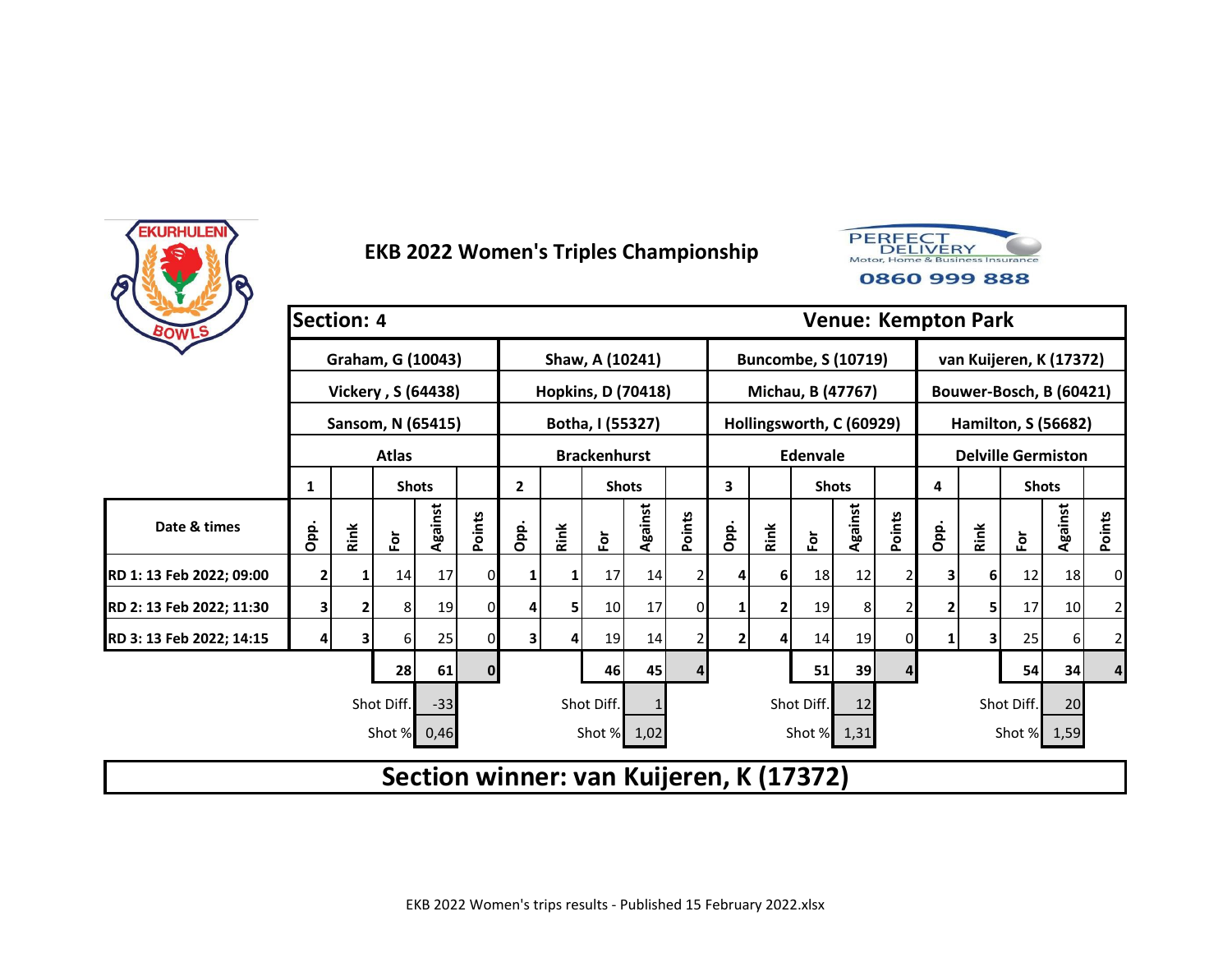



| BOWLS                    | <b>Section: 5</b> |              |                           |                |        |                                 |      |                 |                           |              |      |      |                      |                             |              | <b>Venue: Kempton Park</b> |      |               |          |          |
|--------------------------|-------------------|--------------|---------------------------|----------------|--------|---------------------------------|------|-----------------|---------------------------|--------------|------|------|----------------------|-----------------------------|--------------|----------------------------|------|---------------|----------|----------|
|                          |                   |              | Hide, D (10200)           |                |        |                                 |      |                 | <b>McInnes, D (10815)</b> |              |      |      |                      | <b>Smith-Low, A (60204)</b> |              |                            |      | <b>Bye</b>    |          |          |
|                          |                   |              | Eggberry, R (39548)       |                |        |                                 |      |                 | du Toit, E (45820)        |              |      |      |                      | Harley, P (53599)           |              |                            |      |               |          |          |
|                          |                   |              | <b>Whitton, L (53868)</b> |                |        |                                 |      |                 | Standen, I (49119)        |              |      |      | Steyn, E (10120)     |                             |              |                            |      |               |          |          |
|                          |                   |              | <b>Brackenhurst</b>       |                |        |                                 |      | <b>Edenvale</b> |                           |              |      |      | <b>Avion Park</b>    |                             |              |                            |      |               |          |          |
|                          | 1                 |              | <b>Shots</b>              |                |        | $\overline{2}$                  |      | <b>Shots</b>    |                           |              | 3    |      | <b>Shots</b>         |                             |              | 4                          |      | <b>Shots</b>  |          |          |
| Date & times             | Opp.              | Rink         | $\mathbf{\tilde{e}}$      | Against        | Points | Opp.                            | Rink | For             | Against                   | Points       | Opp. | Rink | $\mathbf{\tilde{e}}$ | Against                     | Points       | Opp.                       | Rink | $\bf \bar{e}$ | Against  | Points   |
| RD 1: 13 Feb 2022; 09:00 | 2                 | $\mathbf{2}$ | 18                        | 13             |        |                                 |      | 13              | 18                        | 0            | 4    |      |                      | Bye                         |              | 3                          | 5    |               | Bye      |          |
| RD 2: 13 Feb 2022; 11:30 | 3                 | 3            | 14                        | 8 <sup>1</sup> |        |                                 |      |                 | Bye                       |              | 1    |      | 8 <sup>1</sup>       | 14                          | 0            | 2                          | 4    |               | Bye      |          |
| RD 3: 13 Feb 2022; 14:15 |                   |              |                           | Bye            |        | 3                               | 6    |                 |                           | 0            | 2    | 6    | 0                    | 0                           | 0            | $1\vert$                   |      |               | Bye      |          |
|                          |                   |              | 32                        | 21             |        |                                 |      | 13              | 18                        | $\mathbf{0}$ |      |      | 8                    | 14                          | $\mathbf{0}$ |                            |      | 0             | 0        | $\bf{0}$ |
|                          |                   |              | Shot Diff.                | 11             |        |                                 |      | Shot Diff.      | -5                        |              |      |      | Shot Diff.           | -6                          |              |                            |      | Shot Diff.    | $\Omega$ |          |
|                          |                   |              | Shot % 1,52               |                |        |                                 |      | Shot % 0,72     |                           |              |      |      | Shot % 0,57          |                             |              |                            |      | Shot % ####   |          |          |
|                          |                   |              |                           |                |        | Section winner: Hide, D (10200) |      |                 |                           |              |      |      |                      |                             |              |                            |      |               |          |          |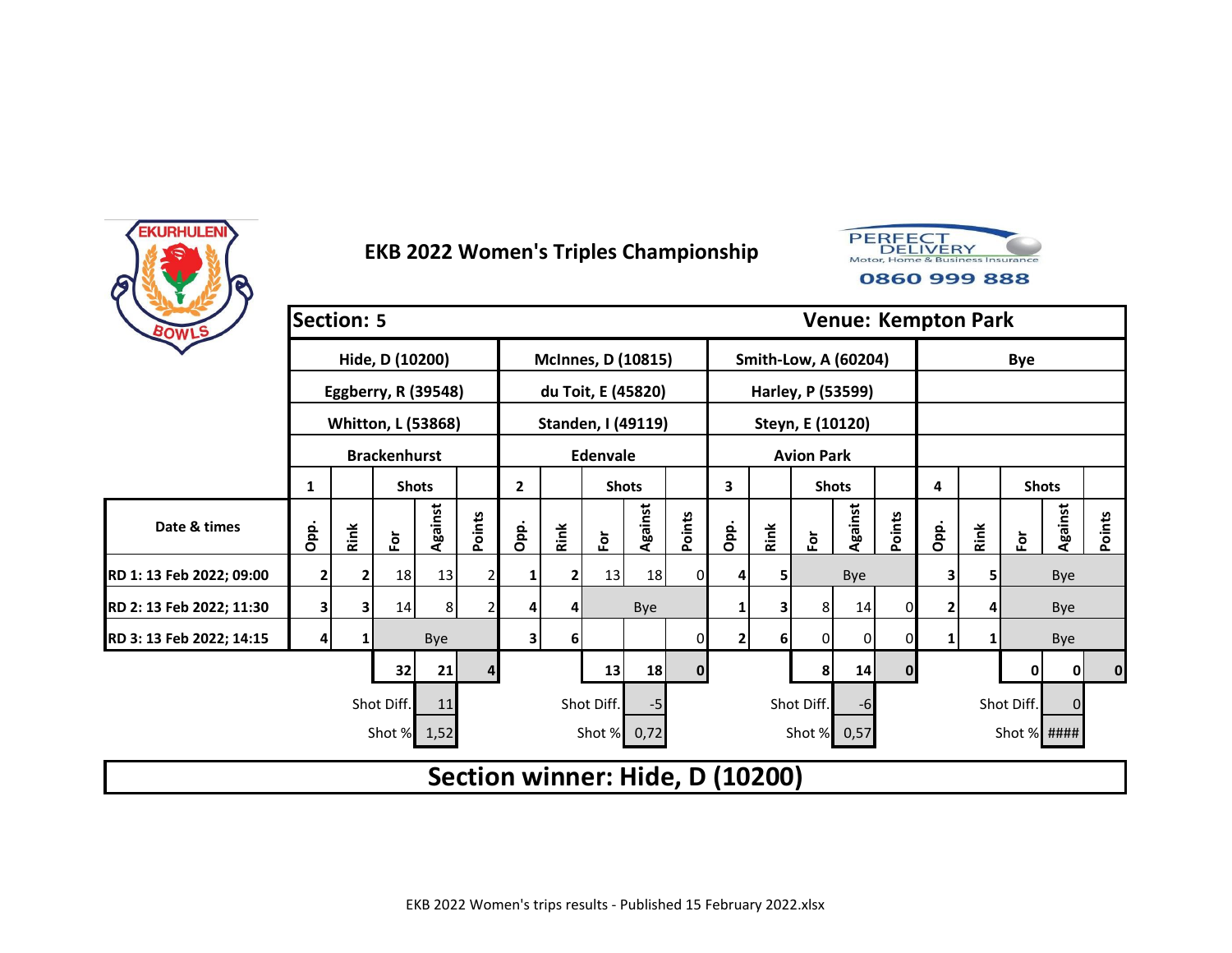



| BOWLS                    | <b>Section: 6</b> |      |                            |         |                |                |      |                    |         |        |                                  |      |                  |         |        |                | <b>Venue: Kempton Park</b> |                       |         |          |
|--------------------------|-------------------|------|----------------------------|---------|----------------|----------------|------|--------------------|---------|--------|----------------------------------|------|------------------|---------|--------|----------------|----------------------------|-----------------------|---------|----------|
|                          |                   |      | <b>Conradie, L (10604)</b> |         |                |                |      | Smith, S (45902)   |         |        |                                  |      | Peres, K (11575) |         |        |                |                            | Blackstock, J (47710) |         |          |
|                          |                   |      | <b>Rossouw, P (10495)</b>  |         |                |                |      | Coetzer, B (55397) |         |        |                                  |      | Botes, S (58608) |         |        |                |                            | Madsen, S (11303)     |         |          |
|                          |                   |      | Nel, L (60696)             |         |                |                |      | de Sousa, M (9514) |         |        |                                  |      | Uys, J (71144)   |         |        |                |                            | Cloete, E (4392)      |         |          |
|                          |                   |      | <b>Delville Germiston</b>  |         |                |                |      | Alberton           |         |        |                                  |      | <b>Delmas</b>    |         |        |                |                            | <b>Lake Club</b>      |         |          |
|                          | 1                 |      | <b>Shots</b>               |         |                | $\overline{2}$ |      | <b>Shots</b>       |         |        | 3                                |      | <b>Shots</b>     |         |        | 4              |                            | <b>Shots</b>          |         |          |
| Date & times             | Opp.              | Rink | $\overline{\mathsf{P}}$    | Against | Points         | Opp.           | Rink | $\bf \bar{e}$      | Against | Points | Opp.                             | Rink | $\bf \bar{e}$    | Against | Points | Opp.           | Rink                       | $\bf \delta$          | Against | Points   |
| RD 1: 13 Feb 2022; 09:00 | 2                 | 3.   | 11                         | 15      | ΟI             |                | 3    | 15                 | 11      | 2      | 4                                | 4    | 13               | 12      |        | 3              | 4                          | 12                    | 13      | 0        |
| RD 2: 13 Feb 2022; 11:30 | 3                 |      | 12                         | 12      |                | 4              | 6    | 15                 | 13      |        | 1                                | 1    | 12               | 12      |        | 2              | 6                          | 13                    | 15      | 0        |
| RD 3: 13 Feb 2022; 14:15 |                   |      | 16                         | 11      |                | 3              | 5    | 8                  | 15      | 0      | $\overline{2}$                   | 5    | 15               | 8       |        | 1 <sup>1</sup> | 2                          | 11                    | 16      | 0        |
|                          |                   |      | 39                         | 38      | 3 <sup>1</sup> |                |      | 38                 | 39      | 4      |                                  |      | 40               | 32      | 5      |                |                            | 36 <sup>1</sup>       | 44      | $\bf{0}$ |
|                          |                   |      | Shot Diff.                 |         |                |                |      | Shot Diff.         | -1      |        |                                  |      | Shot Diff.       | 8       |        |                |                            | Shot Diff.            | -8      |          |
|                          |                   |      | Shot % 1,03                |         |                |                |      | Shot % 0,97        |         |        |                                  |      | Shot % 1,25      |         |        |                |                            | Shot % 0,82           |         |          |
|                          |                   |      |                            |         |                |                |      |                    |         |        | Section winner: Peres, K (11575) |      |                  |         |        |                |                            |                       |         |          |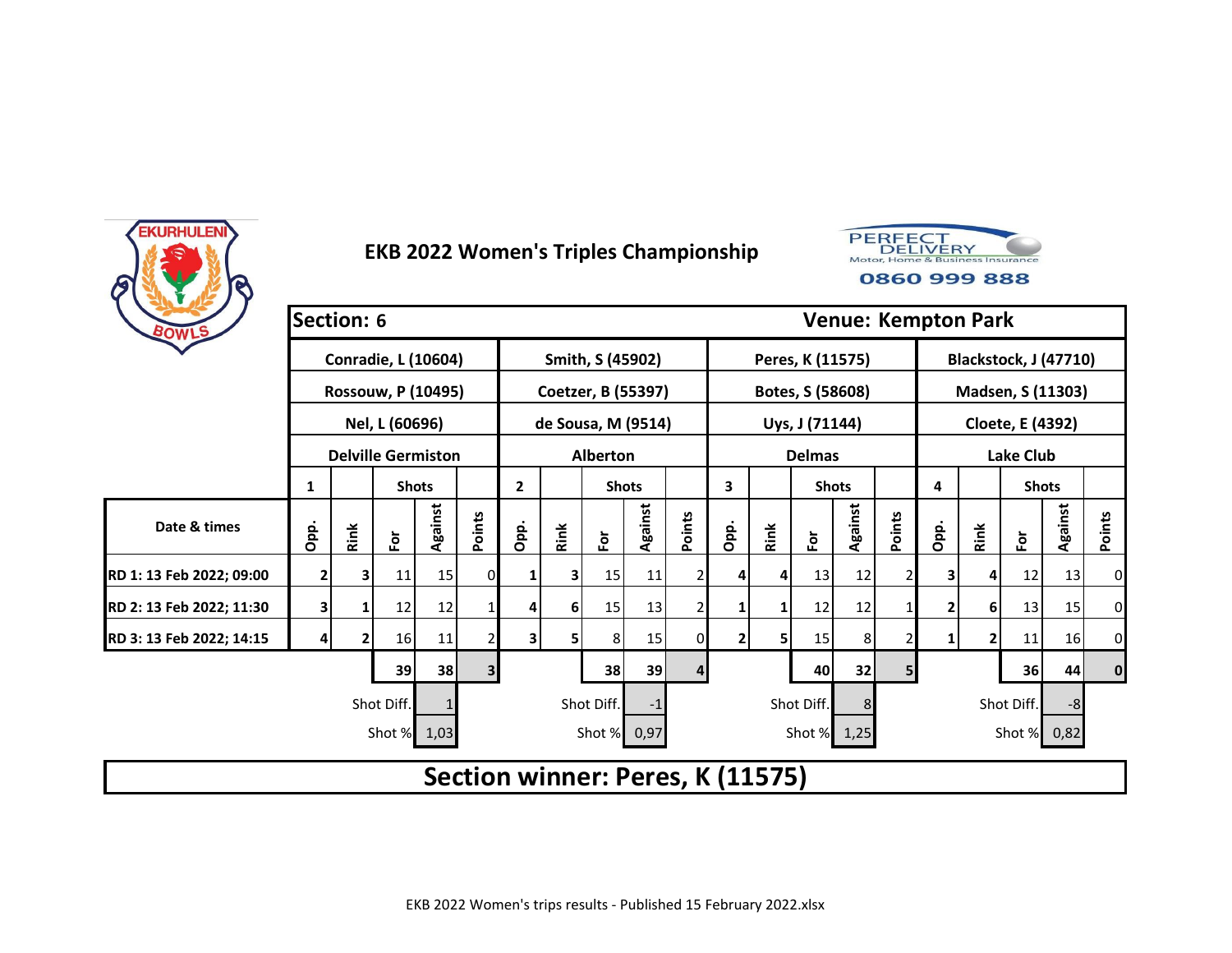



| BOWLS                    | <b>Section: 7</b> |      |                     |         |                |                |      |                        |         |                |                                  |      |                         |         | Venue: Benoni  |      |      |                   |         |        |
|--------------------------|-------------------|------|---------------------|---------|----------------|----------------|------|------------------------|---------|----------------|----------------------------------|------|-------------------------|---------|----------------|------|------|-------------------|---------|--------|
|                          |                   |      | Pringle, J (48707)  |         |                |                |      | de Villiers, C (11436) |         |                |                                  |      | Harwood, M (10635)      |         |                |      |      | Hannah, M (9942)  |         |        |
|                          |                   |      | Hunt, M (63267)     |         |                |                |      | Vivier, L (52510)      |         |                |                                  |      | Jorgensen, H (62851)    |         |                |      |      | Jones, K (59213)  |         |        |
|                          |                   |      | Stoltz, A (66652)   |         |                |                |      | Pugin, B (8806)        |         |                |                                  |      | Barnard, S (69043)      |         |                |      |      | Cullen, F (56636) |         |        |
|                          |                   |      | <b>Kempton Park</b> |         |                |                |      | <b>Reading</b>         |         |                |                                  |      | <b>Boksburg</b>         |         |                |      |      | <b>Benoni CC</b>  |         |        |
|                          | 1                 |      | <b>Shots</b>        |         |                | $\overline{2}$ |      | <b>Shots</b>           |         |                | 3                                |      | <b>Shots</b>            |         |                | 4    |      | <b>Shots</b>      |         |        |
| Date & times             | Opp.              | Rink | Ēδ                  | Against | Points         | Opp.           | Rink | $\bf \bar{e}$          | Against | Points         | Opp.                             | Rink | $\overline{\mathbf{e}}$ | Against | Points         | Opp. | Rink | $\bf \bar{e}$     | Against | Points |
| RD 1: 13 Feb 2022; 09:00 | $\overline{2}$    |      | 12                  | 12      |                |                |      | 12                     | 12      |                | 4                                | 6    | 9                       | 21      | 0              | 3    | 6    | 21                | 9       | 2      |
| RD 2: 13 Feb 2022; 11:30 | 3 <sub>1</sub>    |      | 12                  | 11      |                | 4              | 5    | 15                     | 14      | 2              | 1                                | 2    | 11                      | 12      | $\Omega$       | 2    | 5    | 14                | 15      | 0      |
| RD 3: 13 Feb 2022; 14:15 | 4                 | 3    | 13                  | 15      | 0              | 3              |      |                        | 19      | 01             | $\overline{2}$                   | 4    | 19                      |         |                | 1    | 3    | 15                | 13      | 2      |
|                          |                   |      | 37                  | 38      | 3 <sup>1</sup> |                |      | 34                     | 45      | 3 <sup>l</sup> |                                  |      | 39                      | 40      | 2 <sub>1</sub> |      |      | 50                | 37      | 4      |
|                          |                   |      | Shot Diff.          | -1      |                |                |      | Shot Diff.             | $-11$   |                |                                  |      | Shot Diff.              | -1      |                |      |      | Shot Diff.        | 13      |        |
|                          |                   |      | Shot % 0,97         |         |                |                |      | Shot % 0,76            |         |                |                                  |      | Shot %                  | 0,98    |                |      |      | Shot % 1,35       |         |        |
|                          |                   |      |                     |         |                |                |      |                        |         |                | Section winner: Hannah, M (9942) |      |                         |         |                |      |      |                   |         |        |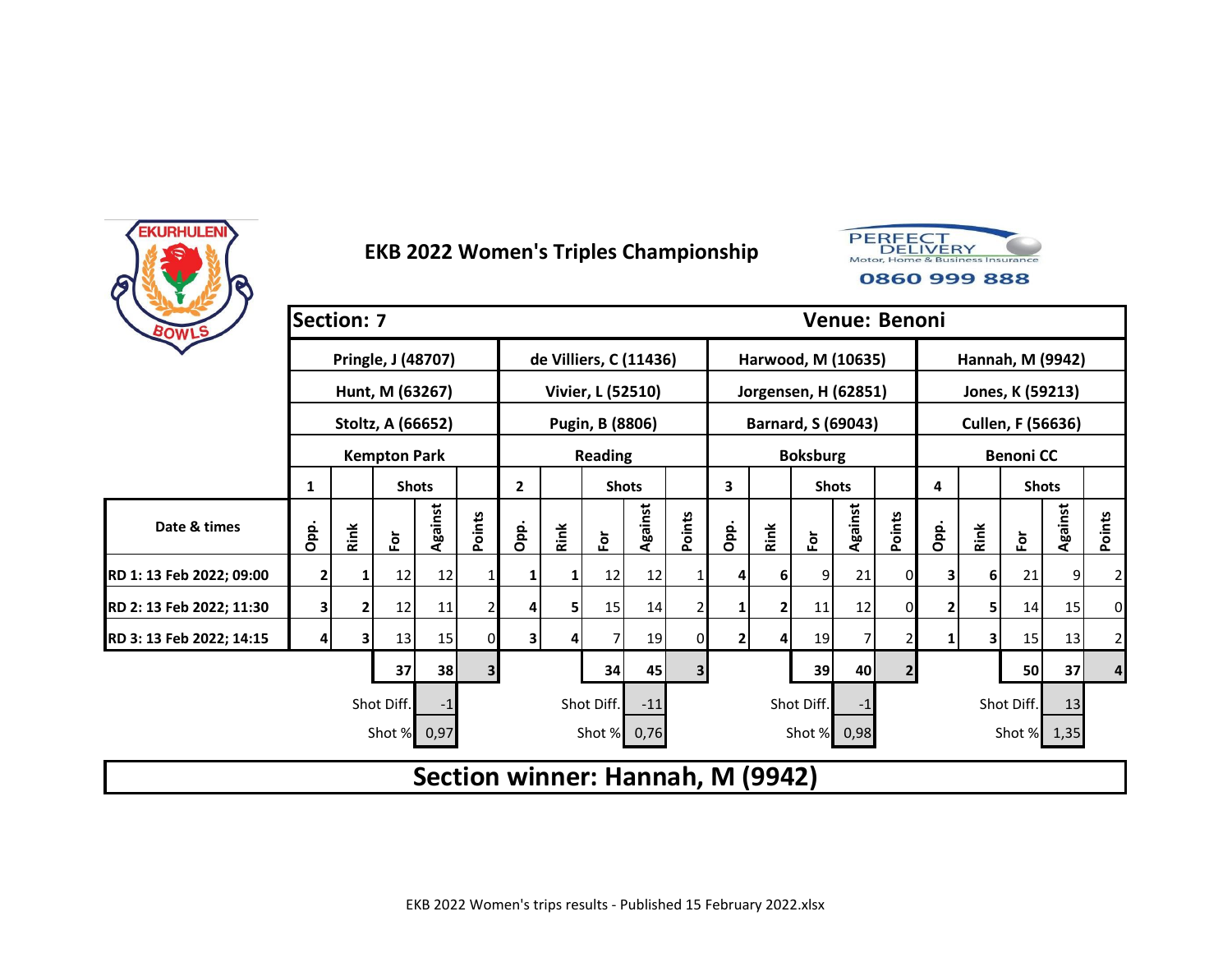



| BOWLS                    | <b>Section: 8</b>       |      |                         |         |        |                |      |                        |         |                |              |                |                                          |         | Venue: Benoni  |      |      |                          |         |        |
|--------------------------|-------------------------|------|-------------------------|---------|--------|----------------|------|------------------------|---------|----------------|--------------|----------------|------------------------------------------|---------|----------------|------|------|--------------------------|---------|--------|
|                          |                         |      | Mostert, C (49804)      |         |        |                |      | le Roux, S (8634)      |         |                |              |                | Naude, T (9771)                          |         |                |      |      | van der Hoven, J (40166) |         |        |
|                          |                         |      | Giesing, R (68137)      |         |        |                |      | van Niekerk, C (44743) |         |                |              |                | Barrett, H (56321)                       |         |                |      |      | Ciapparelli, M (9923)    |         |        |
|                          |                         |      | Nel, C (66800)          |         |        |                |      | Britz, W (65742)       |         |                |              |                | Homer, M (11284)                         |         |                |      |      | Booyse, S (9911)         |         |        |
|                          |                         |      | <b>Benoni</b>           |         |        |                |      | <b>Brackenhurst</b>    |         |                |              |                | <b>Benoni CC</b>                         |         |                |      |      | <b>Lake Club</b>         |         |        |
|                          | 1                       |      | <b>Shots</b>            |         |        | $\overline{2}$ |      | <b>Shots</b>           |         |                | 3            |                | <b>Shots</b>                             |         |                | 4    |      | <b>Shots</b>             |         |        |
| Date & times             | Opp.                    | Rink | $\overline{\mathsf{P}}$ | Against | Points | Opp.           | Rink | E                      | Against | Points         | Opp.         | Rink           | $\overline{\mathbf{e}}$                  | Against | Points         | Opp. | Rink | ĔŌ                       | Against | Points |
| RD 1: 13 Feb 2022; 09:00 | 2                       |      | 21                      | 9       |        |                |      | 9                      | 21      | 0              | 4            | 5              | 14                                       | 17      | 0              | 3    | 5    | 17                       | 14      | 2      |
| RD 2: 13 Feb 2022; 11:30 | $\overline{\mathbf{3}}$ | 3    | 13                      | 12      |        | 4              | 4    | 11                     | 10      | 2              | 1            | 3              | 12                                       | 13      | 0              | 2    | 4    | 10                       | 11      | 0      |
| RD 3: 13 Feb 2022; 14:15 |                         |      | 11                      | 17      | 0      | 3              | 6    | 11                     | 12      | 0              | $\mathbf{2}$ | 6 <sup>1</sup> | 12                                       | 11      |                | 1    | 1    | 17                       | 11      | 2      |
|                          |                         |      | 45                      | 38      | 4      |                |      | 31                     | 43      | $\overline{2}$ |              |                | 38                                       | 41      | 2 <sub>1</sub> |      |      | 44                       | 36      | 4      |
|                          |                         |      | Shot Diff.              |         |        |                |      | Shot Diff.             | $-12$   |                |              |                | Shot Diff.                               | -3      |                |      |      | Shot Diff.               | 8       |        |
|                          |                         |      | Shot % 1,18             |         |        |                |      | Shot % 0,72            |         |                |              |                | Shot % 0,93                              |         |                |      |      | Shot % 1,22              |         |        |
|                          |                         |      |                         |         |        |                |      |                        |         |                |              |                | Section winner: van der Hoven, J (40166) |         |                |      |      |                          |         |        |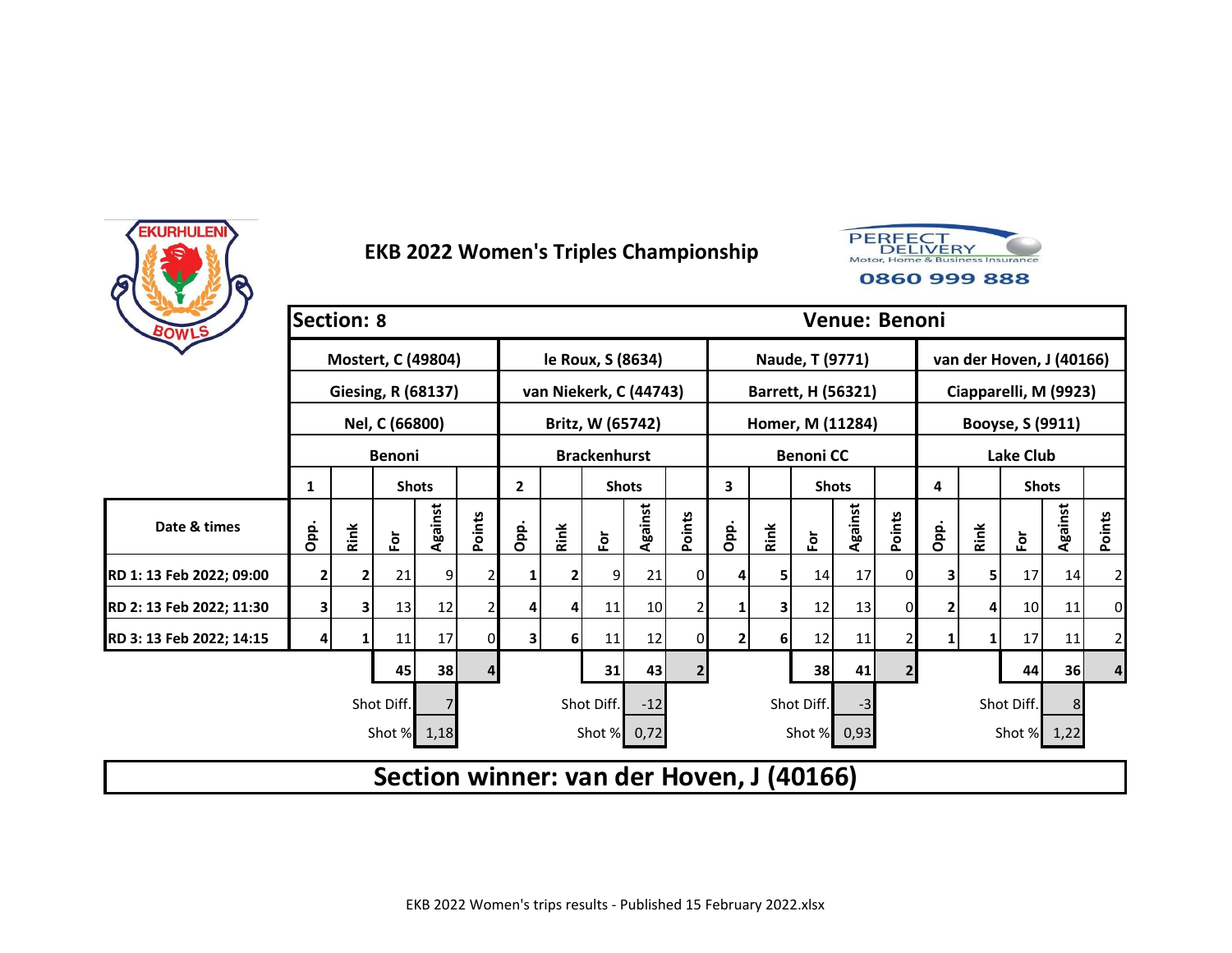



| BOWLS                    | <b>Section: 9</b> |      |                          |         |              |                |      |                 |                            |        |                                     |      |                          | Venue: Benoni |                |      |      |               |             |          |
|--------------------------|-------------------|------|--------------------------|---------|--------------|----------------|------|-----------------|----------------------------|--------|-------------------------------------|------|--------------------------|---------------|----------------|------|------|---------------|-------------|----------|
|                          |                   |      | Taylor, B (32084)        |         |              |                |      |                 | <b>Ferreira, Y (37804)</b> |        |                                     |      | Duncan, H (36020)        |               |                |      |      | <b>Bye</b>    |             |          |
|                          |                   |      | Beach, J (47684)         |         |              |                |      | Main, J (33149) |                            |        |                                     |      | Fouche, L (71317)        |               |                |      |      |               |             |          |
|                          |                   |      | <b>Neilson, G (8797)</b> |         |              |                |      |                 | Gilman, J (10041)          |        |                                     |      | <b>Bowles, K (70878)</b> |               |                |      |      |               |             |          |
|                          |                   |      | <b>Brackenhurst</b>      |         |              |                |      | <b>Edenvale</b> |                            |        |                                     |      | <b>Avion Park</b>        |               |                |      |      |               |             |          |
|                          | 1                 |      | <b>Shots</b>             |         |              | $\overline{2}$ |      | <b>Shots</b>    |                            |        | 3                                   |      | <b>Shots</b>             |               |                | 4    |      | <b>Shots</b>  |             |          |
| Date & times             | Opp.              | Rink | Ēδ                       | Against | Points       | Opp.           | Rink | $\bf \bar{e}$   | Against                    | Points | Opp.                                | Rink | $\overline{\mathbf{e}}$  | Against       | Points         | Opp. | Rink | $\bf \bar{e}$ | Against     | Points   |
| RD 1: 13 Feb 2022; 09:00 | $\overline{2}$    | 3    | 8                        | 17      | $\Omega$     |                | 3    | 17 <sup>1</sup> | 8 <sup>1</sup>             | 2      | 4                                   | 4    |                          | Bye           |                | 3    | 4    |               | Bye         |          |
| RD 2: 13 Feb 2022; 11:30 | 3                 | 1    | 10                       | 17      | 0            | 4              | 6    |                 | Bye                        |        | 1                                   |      | 17                       | 10            | 2              | 2    | 6    |               | Bye         |          |
| RD 3: 13 Feb 2022; 14:15 | 4                 |      | Bye                      |         | 01           | 3              | 5    | 18              | 12                         |        | 2                                   | 5    | 12                       | 18            | 0              | 1    | 2    |               | Bye         |          |
|                          |                   |      | 18                       | 34      | $\mathbf{0}$ |                |      | 35              | 20                         | 4      |                                     |      | 29                       | 28            | $\overline{2}$ |      |      | 0             | 0           | $\bf{0}$ |
|                          |                   |      | Shot Diff.               | $-16$   |              |                |      | Shot Diff.      | 15                         |        |                                     |      | Shot Diff.               |               |                |      |      | Shot Diff.    | $\Omega$    |          |
|                          |                   |      | Shot % 0,53              |         |              |                |      |                 | Shot % 1,75                |        |                                     |      | Shot % 1,04              |               |                |      |      |               | Shot % #### |          |
|                          |                   |      |                          |         |              |                |      |                 |                            |        | Section winner: Ferreira, Y (37804) |      |                          |               |                |      |      |               |             |          |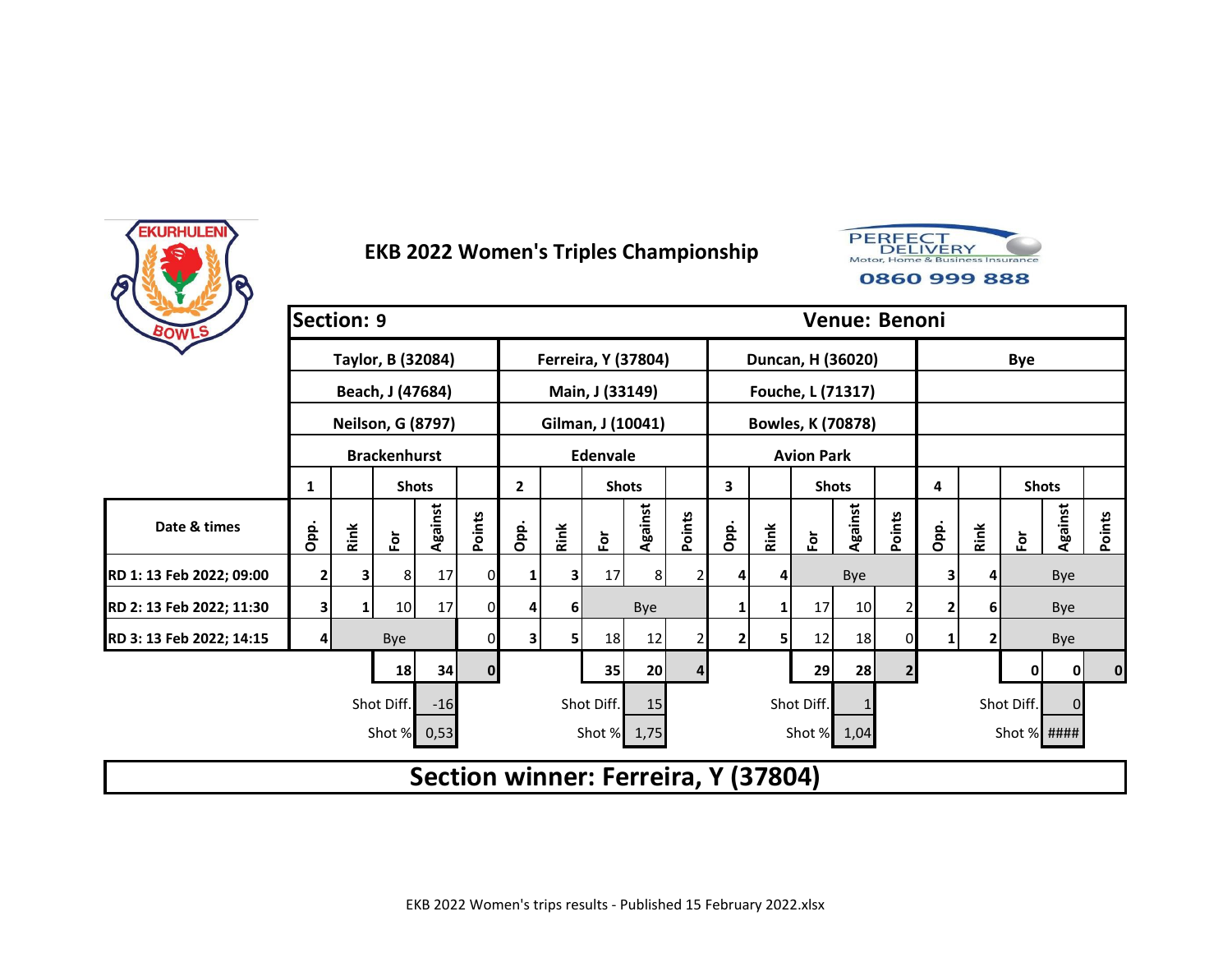



| BOWLS                    | Section: 10 |      |                           |         |                |                                   |      |                            |         |                |      |      |                           |         |              |              | <b>Venue: Springs Town</b> |                     |                 |        |
|--------------------------|-------------|------|---------------------------|---------|----------------|-----------------------------------|------|----------------------------|---------|----------------|------|------|---------------------------|---------|--------------|--------------|----------------------------|---------------------|-----------------|--------|
|                          |             |      | Graham, T (10629)         |         |                |                                   |      | <b>Broodryk, J (59191)</b> |         |                |      |      | Gaynham, C (10755)        |         |              |              | Gerber, L (58585)          |                     |                 |        |
|                          |             |      | Strydom, E (39357)        |         |                |                                   |      | Page, M (9566)             |         |                |      |      | <b>Winslow, L (31309)</b> |         |              |              | Botha, M (56615)           |                     |                 |        |
|                          |             |      | van der Hoek, J (57639)   |         |                |                                   |      | le Grange, A (69029)       |         |                |      |      | Dore, N (25795)           |         |              |              | MacDonald, T (59602)       |                     |                 |        |
|                          |             |      | <b>Delville Germiston</b> |         |                |                                   |      | Alberton                   |         |                |      |      | Modderfontein             |         |              |              |                            | <b>Kempton Park</b> |                 |        |
|                          | 1           |      | <b>Shots</b>              |         |                | $\overline{2}$                    |      | <b>Shots</b>               |         |                | 3    |      | <b>Shots</b>              |         |              | 4            |                            | <b>Shots</b>        |                 |        |
| Date & times             | Opp.        | Rink | έŏ                        | Against | Points         | Opp.                              | Rink | $\bf \bar{e}$              | Against | Points         | Opp. | Rink | $\bf \bar{e}$             | Against | Points       | Opp.         | Rink                       | $\bf \bar{e}$       | Against         | Points |
| RD 1: 13 Feb 2022; 09:00 | 2           |      | 15                        | 11      |                |                                   |      | 11                         | 15      | 0              | 4    | 6    | 9                         | 12      | 01           | 31           | 61                         | 12                  | 9               | 2      |
| RD 2: 13 Feb 2022; 11:30 | 3           | 2    | 19                        | 12      |                |                                   | 51   | 15                         | 16      | $\overline{0}$ | 1    | 2    | 12                        | 19      | $\Omega$     | 2            | 5                          | 16 <sup>1</sup>     | 15 <sub>l</sub> | 2      |
| RD 3: 13 Feb 2022; 14:15 |             | З    | 18                        | 12      |                | 3                                 |      |                            |         | 01             | 2    | 4    | $\mathbf 0$               | 0       | 0            | $\mathbf{1}$ | 3                          | 12                  | 18              | 0      |
|                          |             |      | 52                        | 35      | 6 <sup>1</sup> |                                   |      | 26                         | 31      | $\mathbf{0}$   |      |      | 21                        | 31      | $\mathbf{0}$ |              |                            | 40                  | 42              | 4      |
|                          |             |      | Shot Diff.                | 17      |                |                                   |      | Shot Diff.                 | -5      |                |      |      | Shot Diff.                | $-10$   |              |              |                            | Shot Diff.          | $-2$            |        |
|                          |             |      | Shot % 1,49               |         |                |                                   |      | Shot %                     | 0,84    |                |      |      | Shot % 0,68               |         |              |              |                            |                     | Shot % 0,95     |        |
|                          |             |      |                           |         |                | Section winner: Graham, T (10629) |      |                            |         |                |      |      |                           |         |              |              |                            |                     |                 |        |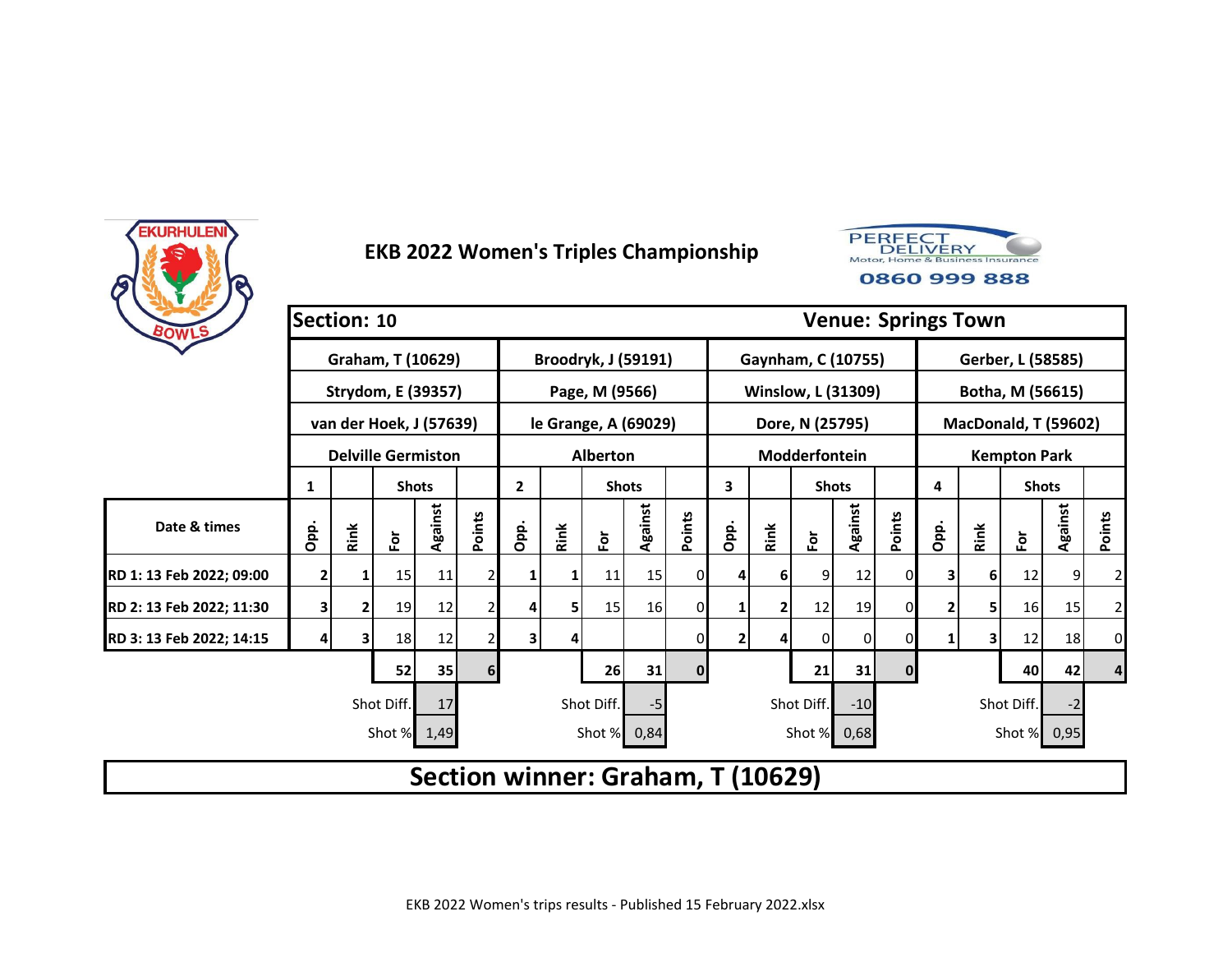



| BOWLS                    | Section: 11 |      |                     |         |                |                |                |                            |         |                |                |                |                                      |         |          |      | <b>Venue: Springs Town</b>  |              |                 |                |
|--------------------------|-------------|------|---------------------|---------|----------------|----------------|----------------|----------------------------|---------|----------------|----------------|----------------|--------------------------------------|---------|----------|------|-----------------------------|--------------|-----------------|----------------|
|                          |             |      | Brink, M (27796)    |         |                |                |                | <b>Hattingh, T (11598)</b> |         |                |                |                | Monoyoudis, R (10657)                |         |          |      | <b>Warrender, A (10540)</b> |              |                 |                |
|                          |             |      | Kirstein, T (33438) |         |                |                |                | Pratt, S (11564)           |         |                |                |                | Beetge, A (50079)                    |         |          |      | <b>Maasburg, N (10450)</b>  |              |                 |                |
|                          |             |      | Coetser, J (9686)   |         |                |                |                | <b>Collard, S (34562)</b>  |         |                |                |                | Gary, W (11378)                      |         |          |      | Ruddle, L (41138)           |              |                 |                |
|                          |             |      | <b>Kempton Park</b> |         |                |                |                | <b>Springs Town</b>        |         |                |                |                | <b>Boksburg</b>                      |         |          |      | <b>Delville Germiston</b>   |              |                 |                |
|                          | 1           |      | <b>Shots</b>        |         |                | $\overline{2}$ |                | <b>Shots</b>               |         |                | 3              |                | <b>Shots</b>                         |         |          | 4    |                             | <b>Shots</b> |                 |                |
| Date & times             | Opp.        | Rink | For                 | Against | Points         | Opp.           | Rink           | $\bf \bar{e}$              | Against | Points         | Opp.           | Rink           | $\overline{\tilde{c}}$               | Against | Points   | Opp. | Rink                        | έŏ           | Against         | Points         |
| RD 1: 13 Feb 2022; 09:00 | 2           |      | 14                  | 16      | 0              |                |                | 16                         | 14      |                | 4              | 5              | 13                                   | 11      |          | 3    | 5                           | 11           | 13              | 0              |
| RD 2: 13 Feb 2022; 11:30 | 3           | 3    | 20                  | 8       |                |                | 4              | 13                         | 15      | 0              | 1              | 3              | 8                                    | 20      | $\Omega$ | 2    | 4                           | 15           | 13              | 2              |
| RD 3: 13 Feb 2022; 14:15 |             |      | 10                  | 15      | $\Omega$       | 3              | 6 <sup>1</sup> | 10 <sup>1</sup>            | 11      | 0              | $\overline{2}$ | 6 <sup>1</sup> | 11                                   | 10      |          | 1    |                             | 15           | 10 <sub>l</sub> | $\overline{2}$ |
|                          |             |      | 44                  | 39      | $\overline{2}$ |                |                | 39                         | 40      | $\overline{2}$ |                |                | 32                                   | 41      |          |      |                             | 41           | 36 <sup>1</sup> | 4              |
|                          |             |      | Shot Diff.          |         |                |                |                | Shot Diff.                 | -1      |                |                |                | Shot Diff.                           | -9      |          |      |                             | Shot Diff.   |                 |                |
|                          |             |      | Shot % 1,13         |         |                |                |                | Shot % 0,98                |         |                |                |                | Shot %                               | 0,78    |          |      |                             | Shot % 1,14  |                 |                |
|                          |             |      |                     |         |                |                |                |                            |         |                |                |                | Section winner: Warrender, A (10540) |         |          |      |                             |              |                 |                |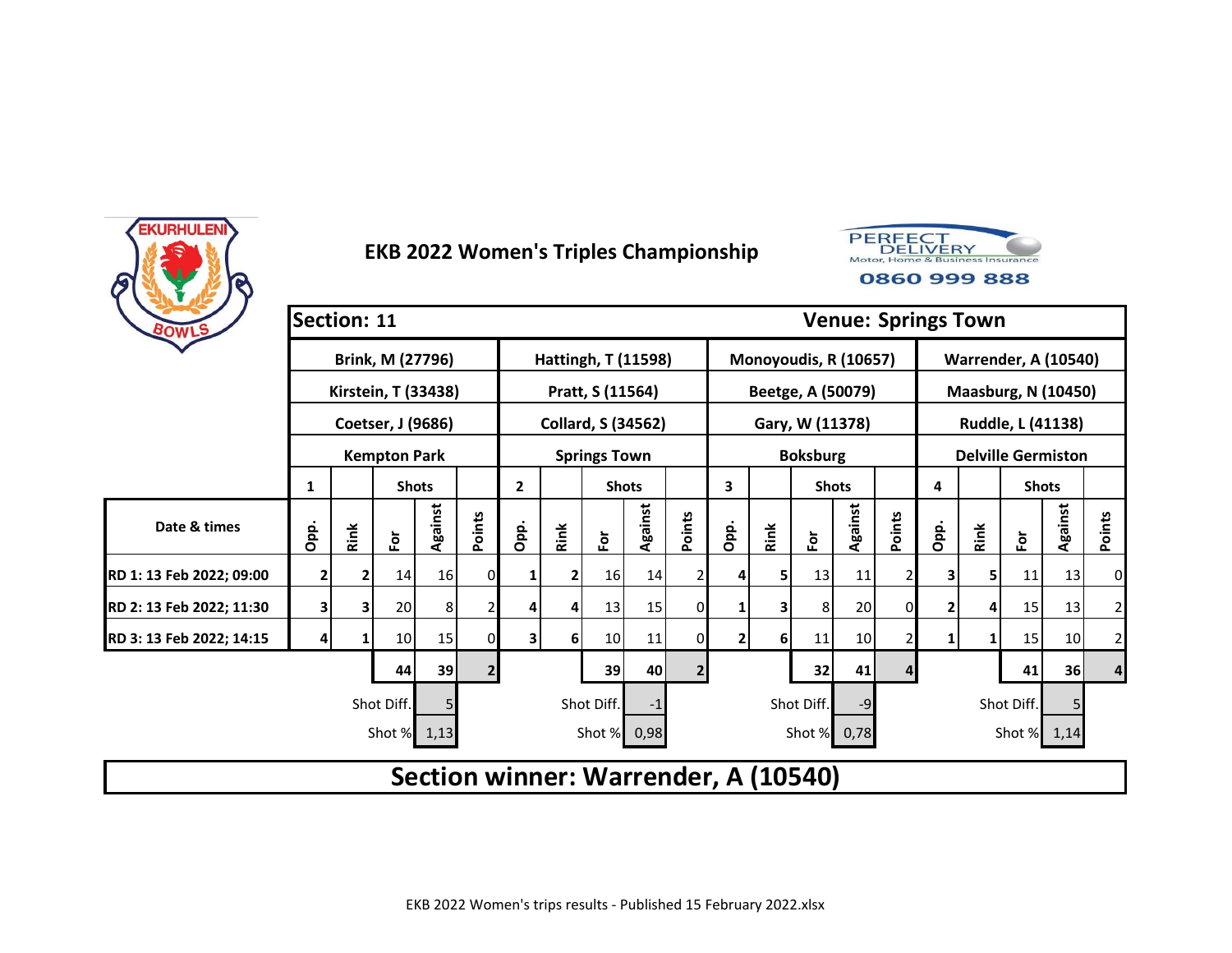



| BOWLS                    | <b>Section: 12</b> |      |                             |         |        |              |      |                           |         |        |                                    |      |                  |                               |                |      | <b>Venue: Springs Town</b> |                            |         |                |
|--------------------------|--------------------|------|-----------------------------|---------|--------|--------------|------|---------------------------|---------|--------|------------------------------------|------|------------------|-------------------------------|----------------|------|----------------------------|----------------------------|---------|----------------|
|                          |                    |      | Owen, A (67494)             |         |        |              |      | <b>Blanche, S (10591)</b> |         |        |                                    |      |                  | Janse van Rensburg, Z (62302) |                |      |                            | <b>Nienaber, H (55872)</b> |         |                |
|                          |                    |      | <b>Whitehorn, J (67564)</b> |         |        |              |      | de Jager, G (10616)       |         |        |                                    |      |                  | <b>Stopforth, K (10788)</b>   |                |      |                            | Hinstridge, A (50599)      |         |                |
|                          |                    |      | van Staden, U (71397)       |         |        |              |      | Mills, C (11393)          |         |        |                                    |      |                  | Lottering, L (67176)          |                |      |                            | Kata, E (69457)            |         |                |
|                          |                    |      | <b>Benoni</b>               |         |        |              |      | <b>Boksburg</b>           |         |        |                                    |      | <b>Benoni CC</b> |                               |                |      |                            | <b>Atlas</b>               |         |                |
|                          | 1                  |      | <b>Shots</b>                |         |        | $\mathbf{2}$ |      | <b>Shots</b>              |         |        | 3                                  |      | <b>Shots</b>     |                               |                | 4    |                            | <b>Shots</b>               |         |                |
| Date & times             | Opp.               | Rink | $\bf \bar{e}$               | Against | Points | Opp.         | Rink | $\bf \bar{e}$             | Against | Points | Opp.                               | Rink | Èŏ               | Against                       | Points         | Opp. | Rink                       | $\bf \bar{e}$              | Against | Points         |
| RD 1: 13 Feb 2022; 09:00 | 2                  | 3    | 18                          | 15      |        |              |      | 15                        | 18      | 01     | 4                                  | 4    | 21               | 13                            |                | 3    | 4                          | 13                         | 21      | 0              |
| RD 2: 13 Feb 2022; 11:30 | 3                  |      | 18                          | 8       |        | 4            | 6    | 15                        | 9       |        | 1                                  |      | 8                | 18                            | 0              |      | 6                          | 9                          | 15      | 0              |
| RD 3: 13 Feb 2022; 14:15 |                    |      | 15                          | 16      | 0      | 3            |      | 24                        | 6       |        | 2                                  | 5    | 6                | 24                            |                |      | 2                          | 16                         | 15      | $\overline{2}$ |
|                          |                    |      | 51                          | 39      | 4      |              |      | 54                        | 33      |        |                                    |      | 35               | 55                            | $\overline{2}$ |      |                            | 38                         | 51      | $\overline{2}$ |
|                          |                    |      | Shot Diff.                  | 12      |        |              |      | Shot Diff.                | 21      |        |                                    |      | Shot Diff.       | $-20$                         |                |      |                            | Shot Diff.                 | $-13$   |                |
|                          |                    |      | Shot %                      | 1,31    |        |              |      | Shot % 1,64               |         |        |                                    |      |                  | Shot % 0,64                   |                |      |                            | Shot % 0,75                |         |                |
|                          |                    |      |                             |         |        |              |      |                           |         |        | Section winner: Blanche, S (10591) |      |                  |                               |                |      |                            |                            |         |                |